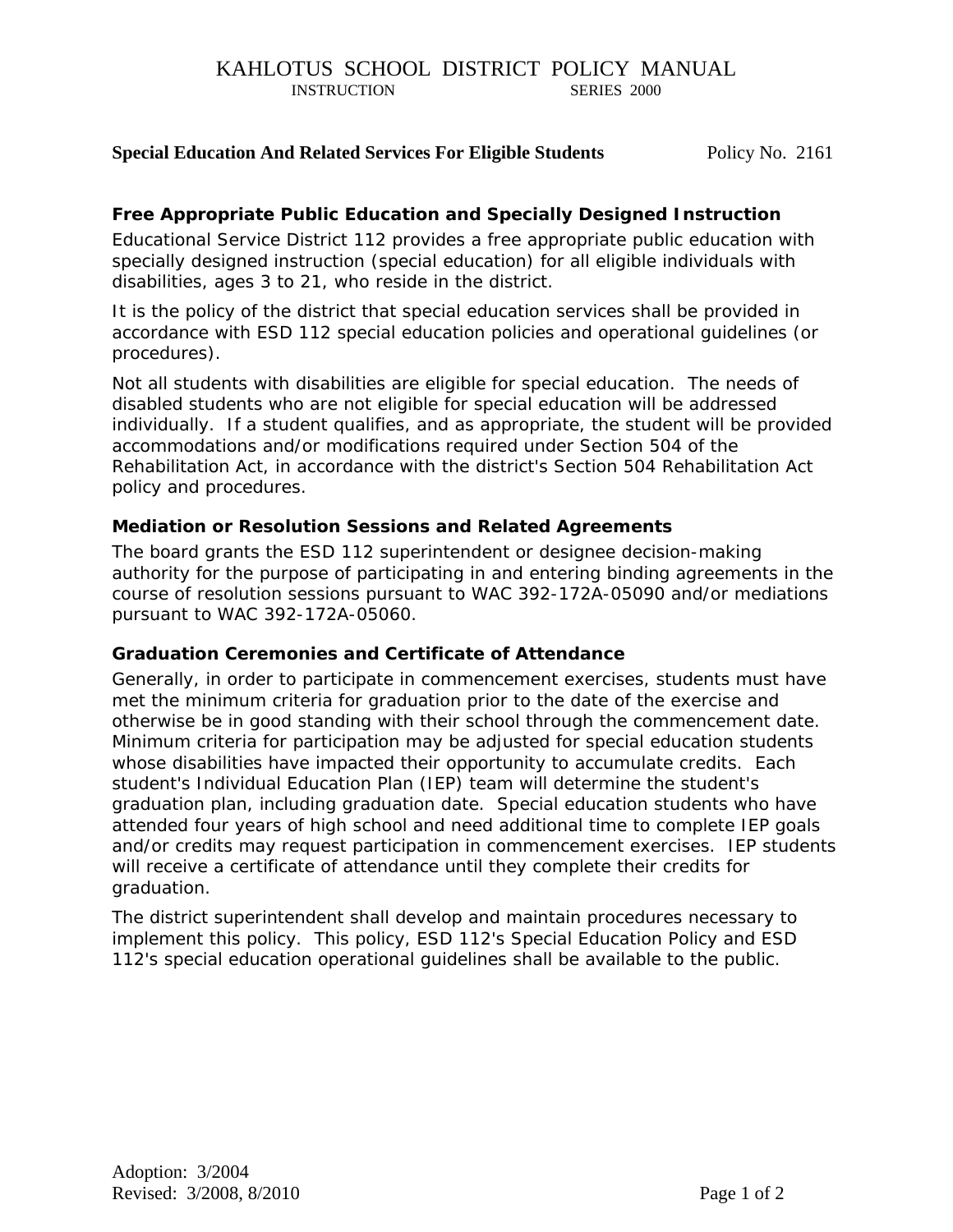# KAHLOTUS SCHOOL DISTRICT POLICY MANUAL INSTRUCTION SERIES 2000

**INSTRUCTION** 

| Cross-References: | ESD 112 Policy<br><b>Board Policy</b>                      | 2162<br>3231<br>3241 |  | 500 Special Education and Related Services<br>Education of Students with Disabilities<br>under Section 504<br><b>Student Records</b><br>Classroom Management, Corrective<br><b>Actions or Punishment</b>                                 |
|-------------------|------------------------------------------------------------|----------------------|--|------------------------------------------------------------------------------------------------------------------------------------------------------------------------------------------------------------------------------------------|
|                   | Legal References: Chapter 28A.155 RCW<br>Chapter 49.60 RCW |                      |  | <b>Special Education</b><br>Law against Discrimination                                                                                                                                                                                   |
|                   | Chapter 392-172A WAC<br>20 U.S.C. 1400 et seq.             |                      |  | Rules for the Provision of<br><b>Special Education</b><br>Individuals with Disabilities<br>Education Improvement Act of                                                                                                                  |
|                   | 42 U.S.C. 12131-12133                                      |                      |  | 2004<br>Americans with Disabilities Act<br>of 1990                                                                                                                                                                                       |
|                   | 28 CFR Part 35                                             |                      |  | Nondiscrimination on the Basis<br>of Disability in State and Local<br><b>Government Services</b>                                                                                                                                         |
|                   | 34 CFR Part 99<br>29 U.S.C. 794                            |                      |  | Family Education Rights and<br>Privacy Act (FERPA)<br>Section 504 of the<br>Rehabilitation Act of 1973, as                                                                                                                               |
|                   | 34 CFR Part 104                                            |                      |  | amended by the Rehabilitation<br>Act Amendments of 1974,<br>Pub. L. 93-516, 29 U.S.C. 794<br>Nondiscrimination on the basis<br>of handicap in programs and<br>activities receiving or<br>benefiting from federal<br>financial assistance |
|                   | 34 CFR Part 300                                            |                      |  | Assistance to States for the<br><b>Education of Children With</b><br>Disabilities and Preschool<br><b>Grants for Children With</b><br><b>Disabilities</b>                                                                                |

# Management Resources:

|                        | <i>Policy News, December 1999 Rule Adoption Leads to Special</i> |
|------------------------|------------------------------------------------------------------|
|                        | <b>Education Policy</b>                                          |
| Policy News, June 2007 | <b>Graduation Ceremonies for Special</b>                         |
|                        | <b>Education Students</b>                                        |
|                        | Policy News, December 2007 Updated Special Education Policy and  |
|                        | Procedure                                                        |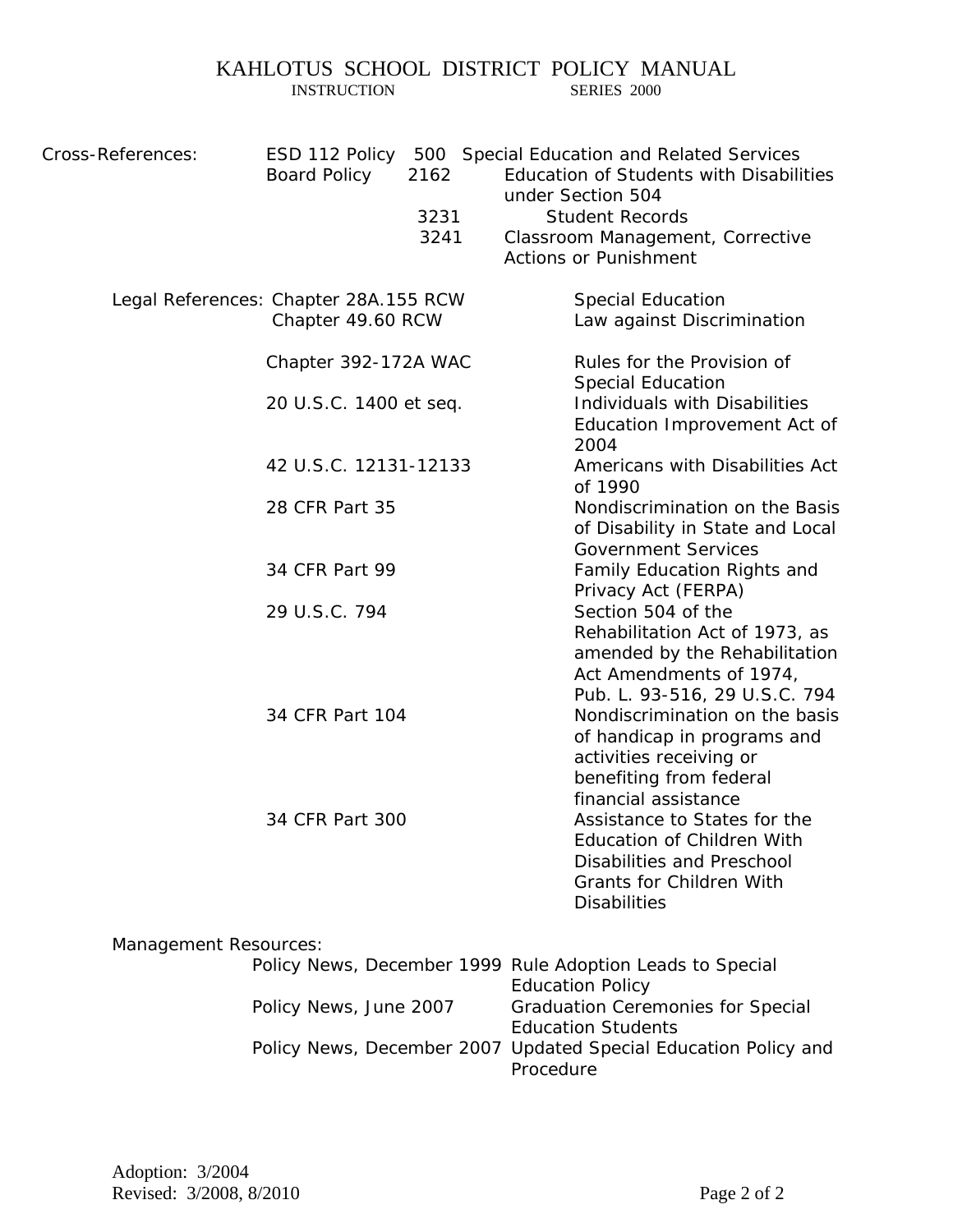# **Special Education and Related Services for Eligible Students**

The District is a member of the Educational Service District 112 (ESD 112) Special Education Cooperative. ESD 112 provides special education services to all eligible individuals with disabilities who reside in the Cooperative Member Districts.

ESD 112 has adopted Special Education and Related Services for Eligible Students Procedures, which are attached hereto. The ESD 112 Special Education Procedures will be followed in the district.

As reflected in the ESD 112 Special Education Procedures:

- 1. The District will notify the special education team assigned to a building where a student is enrolled if any of the District personnel have reason to suspect the student may be eligible for special education or related services.
- 2. The District will provide nonacademic and extracurricular activities and services to students that are eligible for special education services, affording all students an equal opporutnity to participate in nonacademic and extracurricular activities and services.
- 3. A general education teacher and an administrator or an administrator's designee will particpate in student evaluations, development of the Individualized Education Program (IEP) and IEP team meetings.
- 4. If the District removes a special education student from the school setting or placement identified in the student's IEP because the student violated the District's code of student conduct:
	- a. The District's building administrator and/or the Superintendent will consult with the special education team that provides services in the building where the student is educated to determine what, if any, special education procedures or requirements apply; if emergency circumstances prevent the administrator or superintendent from consulting with the team prior to removing the student, the administrator or superintendent will notify the team immediately following the student's removal;
	- b. After a student has been removed from his or her current placement for ten school days in the same school year, during any subsequent days of removal the District must provide educational services so as to enable the student to continue to participate in the general education curriculum and to progress toward meeting the goals set out in the student's IEP;.
	- c. When the disciplinary removal is ten days school days or less in a school year, the District will provide services during periods of removal to a student eligible for special education to the same extent and in the same manner as it provides services to a student without disabilities who is similarly removed;
	- d. When disciplinary changes in placement exceed ten consecutive school days, and the special education team that provides services in the building where the student is educated determine that the behavior